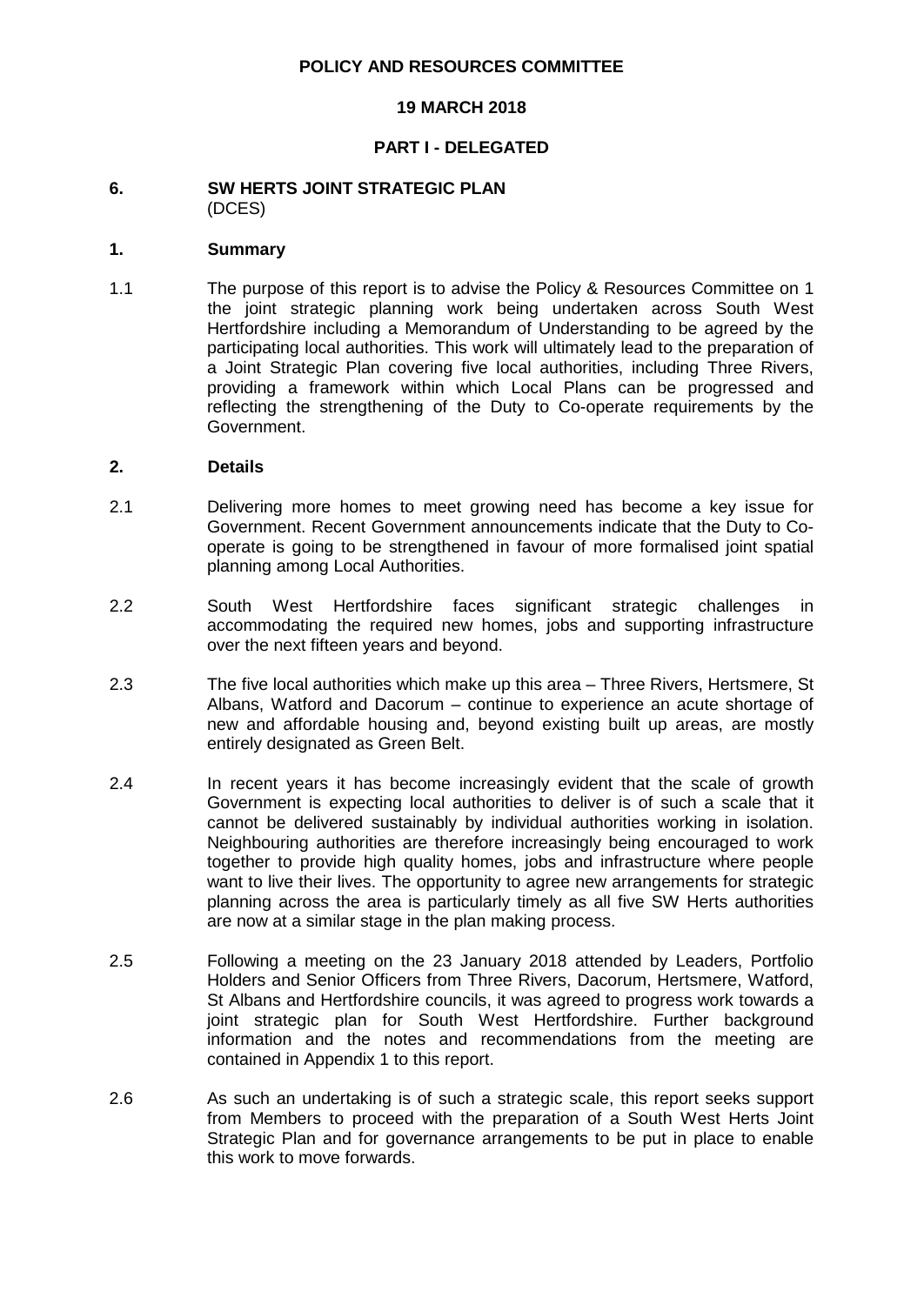- 2.7 Three Rivers, Dacorum, Hertsmere and Watford Councils have been working together as an informal planning group since 2014 when a Strategic Housing Market Assessment and an Economy Study were jointly commissioned to inform the Local Plan reviews. Further joint technical work, including a Retail & Leisure Study and a Strategic Flood Risk Assessment, is underway. Since November 2017 St Albans City & District Council has formal Member agreement to move forward with joint work on this SW Herts geography (see Figure 1 below).
- 2.8 All five Authorities have already been working as a group with Hertfordshire County Council on transport matters including the SW Herts Growth and Transport Plan.
- 2.9 Fig.1 South West Hertfordshire Housing Market Area and Functional Economic Market Area



## **2.10 The Duty to Co-operate**

- 2.11 The Duty to Co-operate was created in the Localism Act 2011. It places a legal duty on local planning authorities, county councils and public bodies in England to engage constructively, actively and on an ongoing basis to maximise the effectiveness of Local Plan preparation in the context of strategic crossboundary matters.
- 2.12 Whilst the Duty to Co-operate is not a duty to agree, local planning authorities are required to make every effort to secure the necessary co-operation on strategic cross-boundary matters before they submit their Local Plans for examination.
- 2.13 Local Planning Authorities must demonstrate how they have complied with the duty at the independent examination of their Local Plans. If a local planning authority cannot demonstrate that it has complied with the duty then the Local Plan will not be able to proceed further in examination. This has already been a stumbling block at examination for a number of local authorities in recent years including Castlepoint in Essex and St Albans.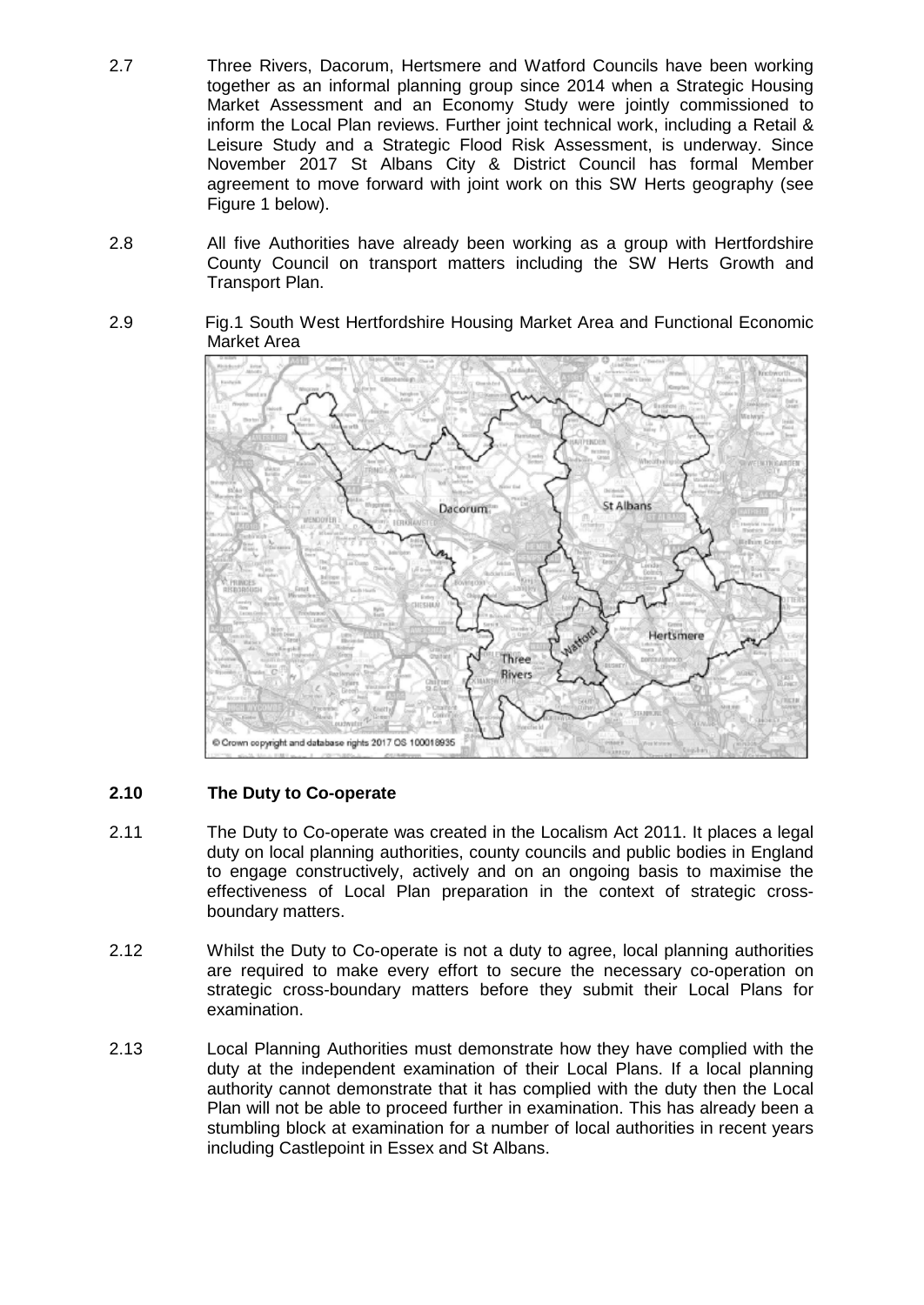- 2.14 In February 2017 the Housing White Paper: 'Fixing our broken housing market' proposed a new spatial local plan based on effective joint working as part of a new Housing Delivery Test. To strengthen the Duty to Co-operate a Statement of Common Ground (SoCG) would also be required. The clear expectation from Government is that these would be prepared on Housing Market Area geographies i.e. involving the local authorities shown in Figure 1 above.
- 2.15 The Governments' 'Right Homes in Right Places' published in November 2017 proposes the following new tests of soundness for local plans:
	- *a) plans should be prepared based on a strategy informed by agreements over the wider area, and*
	- *b) plans should be based on effective joint working on cross-boundary strategic priorities, which are evidenced in the statement of common ground.*
- 2.16 With the Government driving for a step change in housing delivery these proposals are highly likely to be implemented in 2018 with the publication of the new National Planning Policy Framework (NPPF) which is expected by the end of March.
- 2.17 These new soundness tests will effectively mean that local planning authorities will need to change the way they work together on strategic and cross boundary matters for their Local Plans to be found 'sound'.
- 2.18 At the same time the Government is offering resources to local authorities to support wider area based plans. A SW Herts bid for revenue funding to address a skills deficit in relation to strategic cross-boundary planning and the delivery of strategic sites was successful in securing funds (£227,000) to recruit two shared officers (a Joint Strategic Planning Director and a Housing and Employment Delivery Director) for 2018/19. It is understood that further funding opportunities will be announced.

## **2.19 Examples of Joint Planning**

- 2.20 Following the demise of the old county structure plans and the regional spatial strategies, it has become evident that many key planning and infrastructure issues extend beyond individual borough and district boundaries. Consequently there are a number of cases where authorities are working together on strategic planning matters.
- 2.21 Some partnerships of local authorities have taken a non-statutory approach to preparing infrastructure frameworks and plans. Areas that have been doing this include West Sussex and Greater Brighton and South Essex. Such plans are useful for bringing infrastructure providers together and helping co-ordinate growth. However, as they are non-statutory they only have limited weight when guiding the preparation of individual Local Plans and strategic development proposals. As a result of this limitation, a number of authorities are now working together to prepare statutory Spatial/Strategic Plans. Examples include Greater Exeter, Oxfordshire and Greater Manchester.
- 2.22 The closest example of what is being considered for SW Herts is a statutory document akin to the emerging [West of England Joint Spatial Plan](https://www.jointplanningwofe.org.uk/consult.ti/JSPPublication/viewCompoundDoc?docid=9163508&sessionid=&voteid=) which covers Bath and North East Somerset, Bristol City, North Somerset and South Gloucestershire. The emerging plan contains 7 high level policies and 12 area policies which sets the broad direction and strategic approach for development across the whole area. This is then supported by detailed policies in each authority's local plan. These two levels of plans are being prepared in tandem.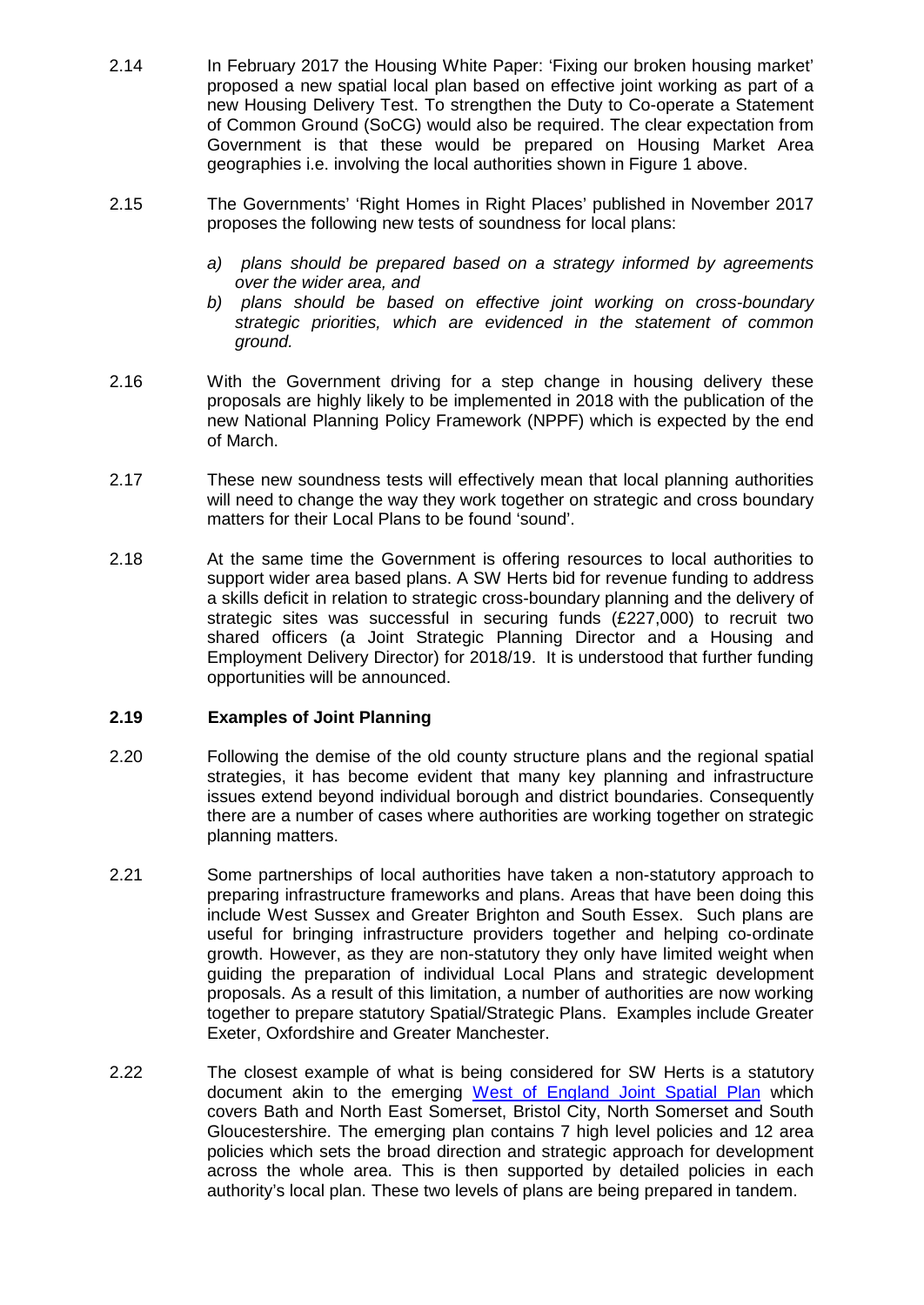# 2.23 **Role of Hertfordshire County Council (HCC) and the Hertfordshire Local Enterprise Partnership (LEP)**

2.24 Both the County and the LEP have an important role in helping to deliver a new joint plan; the County from its perspective as a major service provider, funding partner and land owner and the LEP as a key business and funding partner. County Councils are identified as participants in the Duty to Co-operate. LEPs have a less formal requirement but it is generally considered best practice to work closely with the LEP. As a result both organisations will be invited to be signatories of the MOU and SoCG. However, the joint plan would only need to be approved by district and borough authorities.

# **2.25 Benefits**

- 2.26 A statutory joint plan has a number of significant benefits:
	- 1. It provides a more effective way of place shaping by providing a bigger canvas on which to direct development to the right areas that deliver growth and that are, or can be, supported by the right infrastructure.
	- 2. Joint planning brings with it increased funding opportunities and secures wider support from Government and other agencies such as Homes England (formerly Homes and Communities Agency) and the Local Enterprise Partnership. Joint plans are increasingly favoured by the Ministry of Housing, Communities and Local Government (i.e. Housing Infrastructure Fund and Planning Delivery Fund). There is also greater potential for a bespoke housing deal to deliver strategic infrastructure where significant growth is proposed.
	- 3. It can help local authorities to manage their housing delivery more effectively. Currently the Government is proposing to allow 5-year housing land supply and the new Housing Delivery Test to be managed across strategic areas where there is a joint plan in place. This could be particularly useful where very complex and large scale developments are being progressed with significantly longer lead-in times i.e. houses can typically be delivered faster than an apartment scheme.
	- 4. It can provide a more robust and coherent basis for negotiating with others. In the SW Herts case by working together we would be in a stronger position when dealing with the Greater London Authority to ensure that there are greater mutual benefits arising from London's growth, and to the north, how we work with the Cambridge-Milton Keynes-Oxford Growth corridor where one million new homes are proposed and being supported by Government.
	- 5. It would address the Duty to Co-operate and help deliver technically sound and legally compliant local plans.

# 2.27 **Risks**

2.28 The primary risk is for one of the partners to break away from the arrangement. To reduce the risk of this occurring, a Memorandum of Understanding (MOU) would establish the governance and ambitions for the new plan. It would also increase the likelihood of that authority, in particular, failing to meet the requirements of the Duty to Co-operate and the possibility of the Secretary of State intervening in the Local Plan process.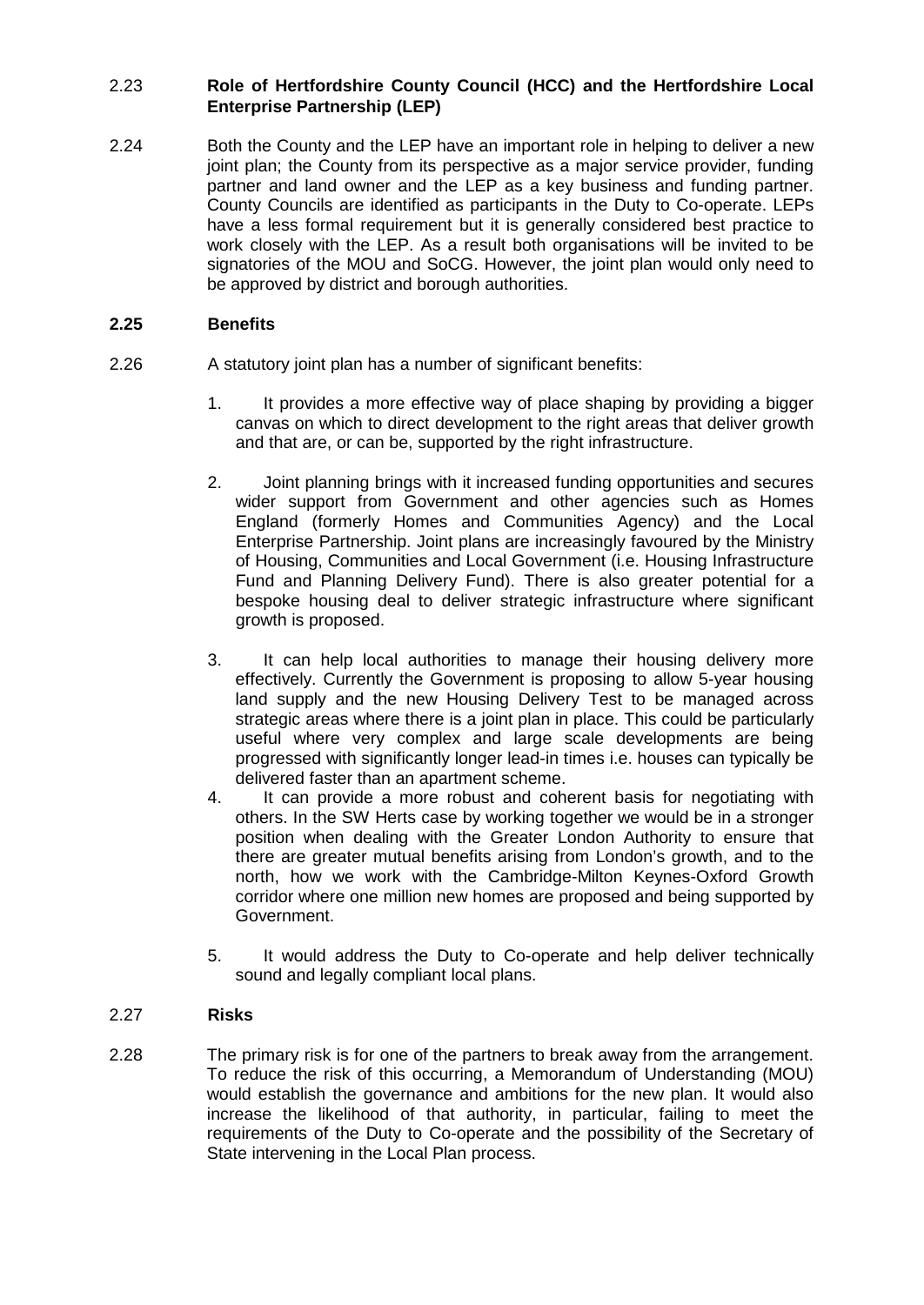- 2.29 The preparation of a MOU would be followed by the authorities agreeing a Statement of Common Ground (SoCG) which would identify the key crossboundary issues. This SoCG is expected to be a new statutory requirement to be introduced by the new NPPF.
- 2.30 Resource availability and changes in staffing would be a risk to the plan's preparation as resources would need to be committed from all participating authorities. To address this, a skills bank would be prepared and specific Officers would be expected to work with Officers of all other member authorities of the joint plan as appropriate.
- 2.31 The risk of programme slippage significantly increases when multiple parties are involved. To address this, a governance structure is proposed in the Memorandum of Understanding contained in Appendix 2. A standard project planning approach will be put in place across the participating authorities.

## 2.32 **Next Steps**

- 2.33 The first step to embark on a SW Herts Joint Plan is for all authorities to agree a Memorandum of Understanding (Appendix 2).
- 2.34 The next step will be to progress a Statement of Common Ground. This document will identify the relevant cross-boundary strategic priorities and will also be expected to set out how growth will be distributed across the area and what key supporting infrastructure will be required. The five SW Herts authorities and Hertfordshire County Council will be the signatories. During the time the Statement of Common Ground is being drafted, a new timetable for the plan's preparation will be drafted and officers will be working to progress the evidence to support the new plan.

#### **2.35 Retention of Sovereignty**

- 2.36 A new Joint Strategic Plan would need to be agreed individually by all authorities. Members would be consulted as the plan progressed at each stage through a series of workshops and broader consultation events. Each authority would continue to maintain its own Local Development Scheme, setting out arrangements for both the preparation of its own Local Plan documents, as well as the agreed timescales for the Joint Strategic Plan.
- 2.37 Both the Submission and Adoption joint plan documents would need to be approved by each Council.
- 2.38 In addition to the joint plan, each authority will progress their own local plans to address local issues and provide site allocations.
- 2.39 Whilst an adopted joint plan will form part of the development plan for the district/borough, local planning committees would retain sovereignty when it came to determining planning applications in their area.

#### **3. Options/Reasons for Recommendation**

3.1 The recommendations in this report arise from a government requirement and reflect the outcomes of the meeting attended by Leaders, Portfolio Holders and Senior Officers from Three Rivers, Dacorum, Hertsmere, St Albans, Watford and Hertfordshire County Council.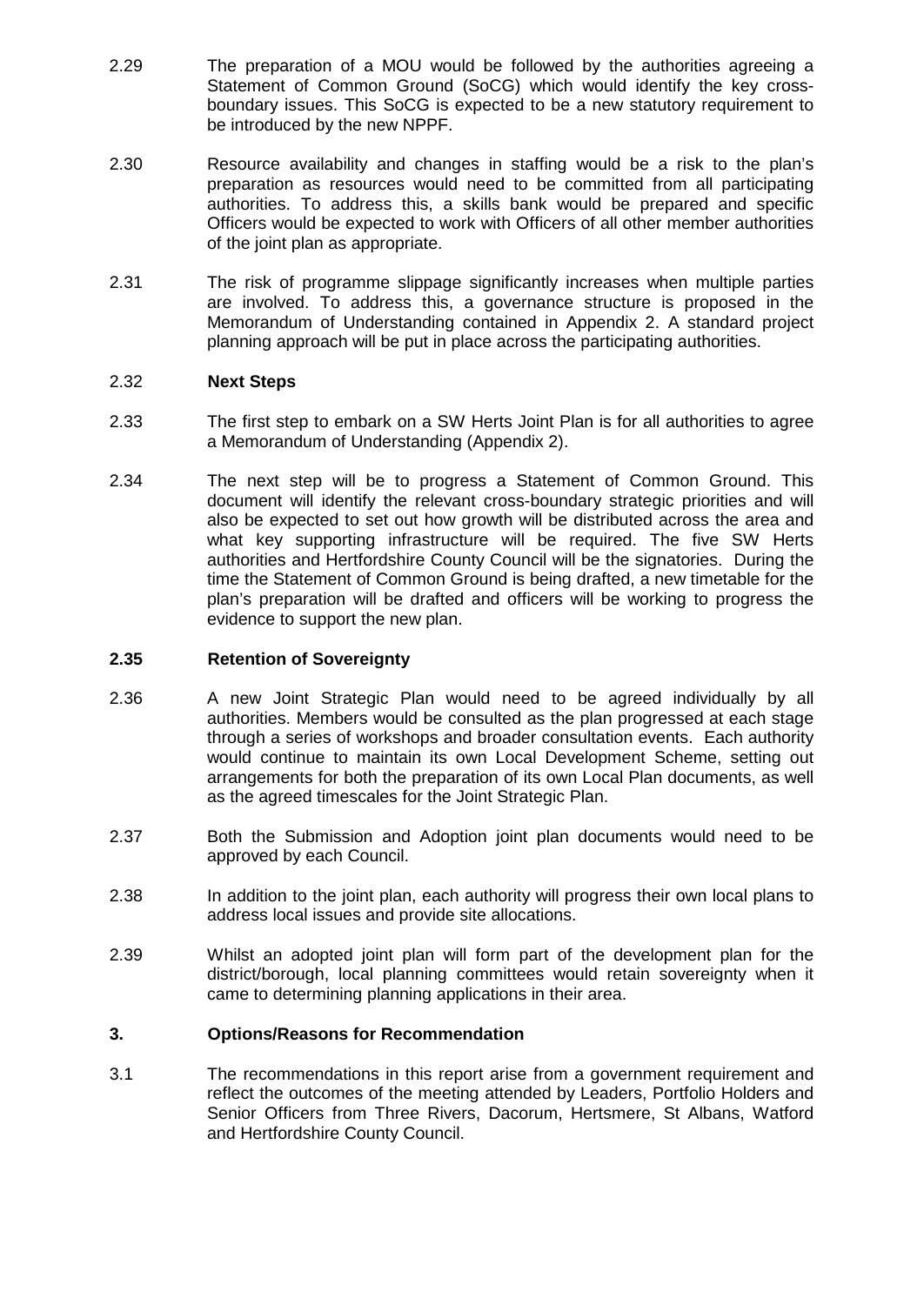3.2 There are no reasonable alternatives in light of the above and the risks associated with not progressing work on a Joint Strategic Plan set out in paragraph 2.27.

# **4. Policy/Budget Reference and Implications**

- [Link to current policies](http://intranet.threerivers.gov.uk/Default.aspx/Web/PoliciesAndProceduresCategoryListingPage)
- 4.1 The recommendations in this report are within the Council's agreed policy and budgets.
- 4.2 The recommendations in this report relate to the achievement of the following performance indicators:

ESD01 Net additional homes provided ESD02 Number of affordable homes delivered ESD03 Housing land supply in years ESD06 Change in employment floor space

4.3 The progression of a Joint Strategic Plan will have a positive impact on these performance indicators as it will facilitate the provision on high quality homes, jobs and infrastructure.

# **5. Financial Implications**

- 5.1 In terms of budgets, it is estimated that the combined cost across SW Herts for a joint strategic plan would be £400,000 over a three year period. A joint bid to the MHCLG Joint Working Fund for £227,000 for additional resources (to include 1 year costs for two full time posts – Joint Strategic Plan Director and Housing and Employment Delivery Director) covering the year 2018/19 was successful.
- 5.2 In terms of financial risk, it is considered that the new strategic plan making requirement can be contained within existing local plans budget for 2018/19. Autumn 2018 would provide the opportunity to review the budgets for the local plan as the progress of the Local and Strategic Plan will be clearer in timescales and cost of preparation. Any additional requirements can be built into the 2019/2020 budget-setting process.
- 5.3 In 2019/20 and 2020/21 it is anticipated that £150,000 would be required across the two years to cover public consultations, legal and consultancy advice and the examination. This would equate to c£15,000 per annum per authority. Ideally we would want to keep the two officers in post during 2019/20. To achieve this, a new funding bid to Government would be required.
- 5.4 The continued commissioning of joint technical studies across the SW Herts authorities will continue to deliver savings for each authority. These savings have already been reflected in the Local Plan budget agreed in 2017.

## **6. Legal Implications**

- 6.1 Section 28 of The Planning and Compulsory Purchase Act 2004 gives the power for two or more local planning authorities to agree to prepare one or more joint development documents.
- 6.2 The proposed Joint Strategic Plan would be a statutory document and subject to the same regulatory requirements as a local plan. Both the Submission and Adoption joint plan documents would need to be approved by Full Council.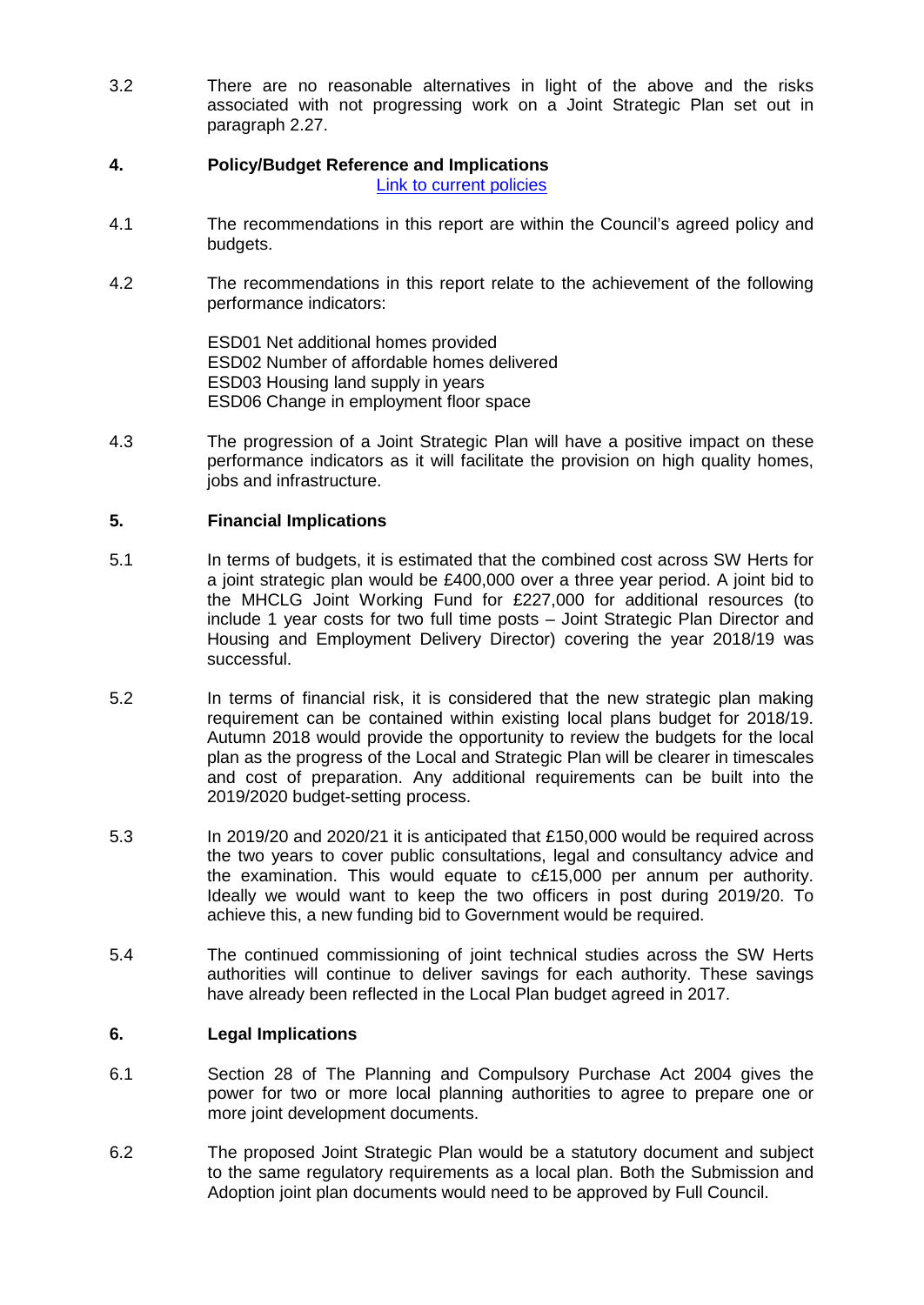# **7. Equal Opportunities Implications**

# 7.1 Relevance Test

| Has a relevance test been completed for Equality Impact?                        | No. |
|---------------------------------------------------------------------------------|-----|
| Did the relevance test conclude a full impact assessment   N/A<br>was required? |     |

# 7.2 Impact Assessment

What actions were identified to address any detrimental impact or unmet need? An Equalities Impact Assessment will be undertaken as the plan progresses, alongside a health impact assessment and a sustainability appraisal. As part of this work there will be consideration of the impact of the plan in Human Rights including an assessment of how proposals would outweigh any detriment to them.

## **8. Staffing Implications**

8.1 None for the purposes of this report although two shared posts across SW Herts for the year 2018/19 funded from the successful bid to the Joint Working Fund are proposed. These would become part of Dacorum's establishment but would move around the five SW Herts authorities.

## **9. Environmental Implications**

9.1 The plan would be subject to a full Sustainability Appraisal that complies with national guidance and legislation.

## **10. Community Safety Implications**

- 10.1 Not applicable.
- **11. Public Health implications**
- 11.1 None for the purposes of this report.

## **12. Customer Services Centre Implications**

12.1 CSC will be advised of contact details.

## **13. Communications and Website Implications**

13.1 Press releases and information on the web sites about the plan will be agreed by the SW Herts authorities through an agreed communications strategy.

## **14. Risk Management and Health & Safety Implications**

14.1 The Council has agreed its risk management strategy which can be found on the website at http://www.threerivers.gov.uk. In addition, the risks of the proposals in the report have also been assessed against the Council's duties under Health and Safety legislation relating to employees, visitors and persons affected by our operations. The risk management implications of this report are detailed below.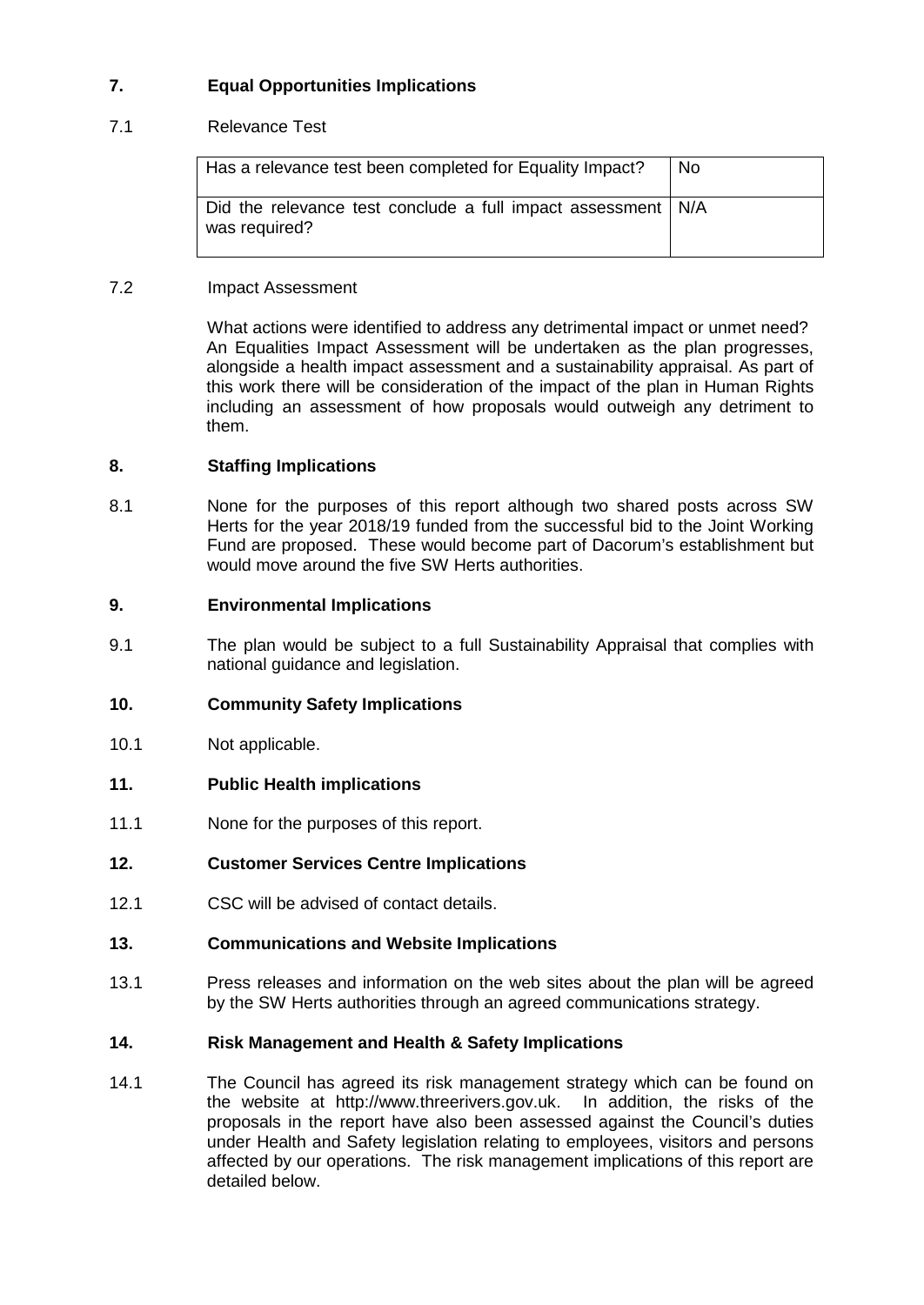- 14.2 The subject of this report is covered by the Economic & Sustainable Development service plan. Any risks resulting from this report will be included in the risk register and, if necessary, managed within this plan.
- 14.3 The following table gives the risks if the recommendation(s) are agreed, together with a scored assessment of their impact and likelihood: (See paragraphs  $2.27 - 2.31$ ).

| Description of Risk                                                                                                                                                                                                                         | Impact | Likelihood |
|---------------------------------------------------------------------------------------------------------------------------------------------------------------------------------------------------------------------------------------------|--------|------------|
| Resource availability and changes in staffing would be                                                                                                                                                                                      |        |            |
| a risk to the joint plan preparation                                                                                                                                                                                                        |        |            |
| 2   Risk of programme slippage is increased when<br>multiple parties are involved with a project and delay in<br>the delivery of a sound Local Plan may result in the<br>Secretary of State intervening in the Local Plan<br><b>Process</b> | Ш      |            |

14.4 The following table gives the risks that would exist if the recommendation is rejected, together with a scored assessment of their impact and likelihood:

|                | Description of Risk                                     | Impact | Likelihood |
|----------------|---------------------------------------------------------|--------|------------|
| 3              | Failure to meet the Duty to Co-operate requirements     | IV     |            |
|                | resulting in TRDC's Local Plan being found unsound      |        |            |
| $\overline{4}$ | Delay in the delivery of a sound Local Plan may result  |        |            |
|                | in the Secretary of State intervening in the Local Plan |        |            |
|                | <b>Process</b>                                          |        |            |

- 14.5 All the risks above are already included in the Economic Sustainable Development Service Plans.
- 14.6 The above risks are plotted on the matrix below depending on the scored assessments of impact and likelihood, detailed definitions of which are included in the risk management strategy. The Council has determined its aversion to risk and is prepared to tolerate risks where the combination of impact and likelihood are plotted in the shaded area of the matrix. The remaining risks require a treatment plan.



14.7 In the officers' opinion none of the new risks above, were they to come about, would seriously prejudice the achievement of the Strategic Plan and are therefore operational risks. The effectiveness of treatment plans are reviewed by the Audit Committee annually.

# **15. Recommendations**

15.1 The Policy & Resources Committee are recommended:

To agree that work is undertaken with the other South West Herts Authorities (Dacorum, Hertsmere, St Albans, Three Rivers and Watford local authority areas) to prepare a Joint Strategic Plan.